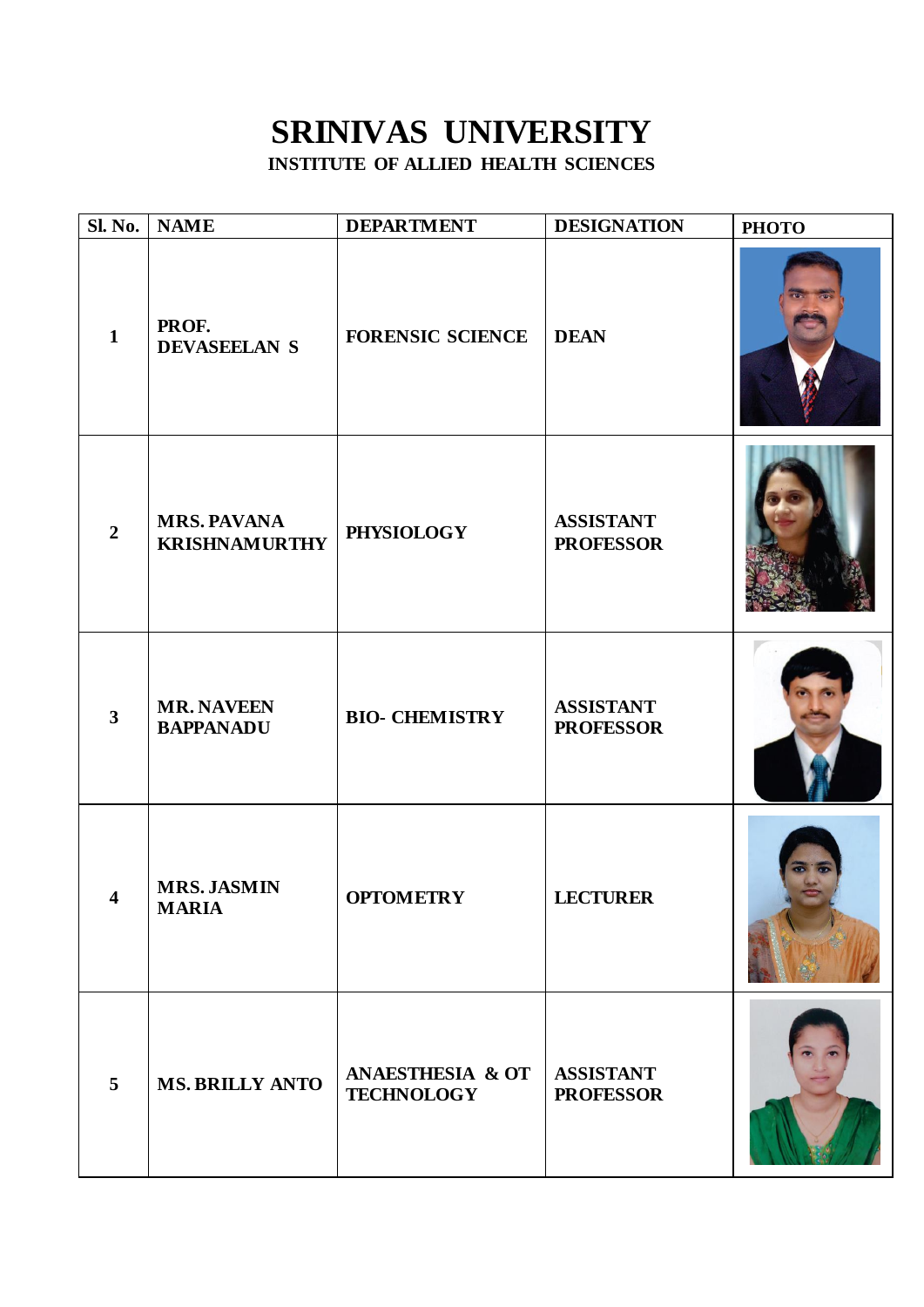| 6              | <b>MRS. BHAVYA</b><br><b>R.NAYAK</b>  | <b>CARDIOVASCULAR</b><br><b>TECHNOLOGY</b> | <b>LECTURER</b>                      |  |
|----------------|---------------------------------------|--------------------------------------------|--------------------------------------|--|
| $\overline{7}$ | <b>MRS. SWATHI D</b>                  | <b>FORENSIC SCIENCE</b>                    | <b>ASSISTANT</b><br><b>PROFESSOR</b> |  |
| 8              | <b>MRS. SWATHI</b><br><b>KRISHNAN</b> | <b>OPTOMETRY</b>                           | <b>ASSISTANT</b><br><b>PROFESSOR</b> |  |
| 9              | <b>MRS. SAHANA</b><br><b>PATIL</b>    | <b>ANATOMY</b>                             | <b>ASSISTANT</b><br><b>PROFESSOR</b> |  |
| 10             | <b>MR. MIDHUN</b><br><b>GANESH</b>    | <b>CARDIOVASCULAR</b><br><b>TECHNOLOGY</b> | <b>LECTURER</b>                      |  |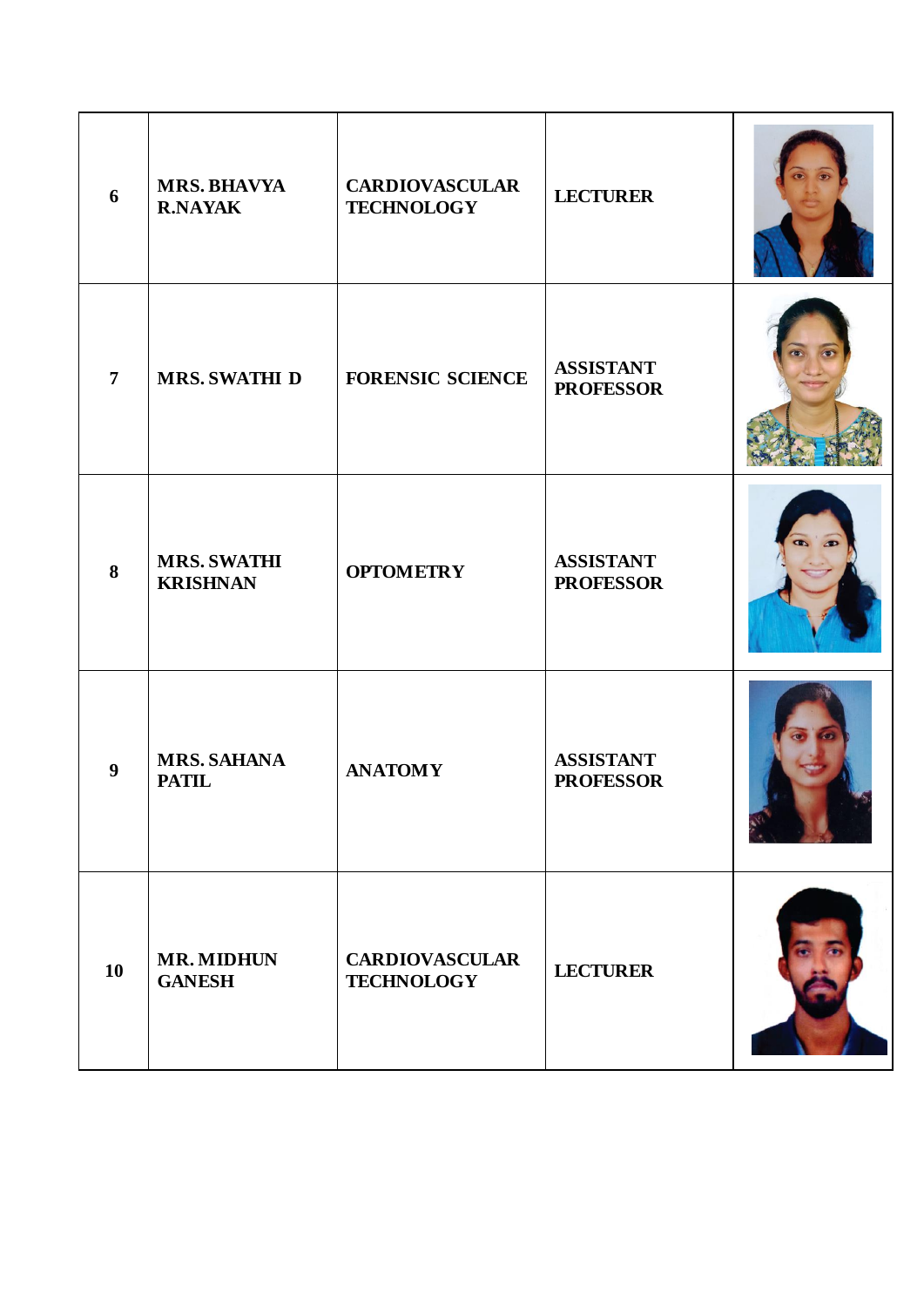| 11 | <b>MS. KAVYA</b><br><b>SHETTIGAR</b>       | <b>RESPIRATORY</b><br><b>THERAPY</b>       | <b>ASSISTANT</b><br><b>PROFESSOR</b> |  |
|----|--------------------------------------------|--------------------------------------------|--------------------------------------|--|
| 12 | <b>MS. MAUREEN</b><br><b>EDWARDS</b>       | <b>MICROBIOLOGY</b>                        | <b>ASSISTANT</b><br><b>PROFESSOR</b> |  |
| 13 | <b>MS. LIENESHIA</b><br><b>ROZA CRASTA</b> | <b>RENAL DAILYSIS</b><br><b>TECHNOLOGY</b> | <b>LECTURER</b>                      |  |
| 14 | <b>MS. RASHMI</b>                          | <b>MICROBIOLOGY</b>                        | <b>ASSISTANT</b><br><b>PROFESSOR</b> |  |
| 15 | <b>MS. CHAITRA</b><br><b>SHETTY</b>        | <b>MICROBIOLOGY</b>                        | <b>ASSISTANT</b><br><b>PROFESSOR</b> |  |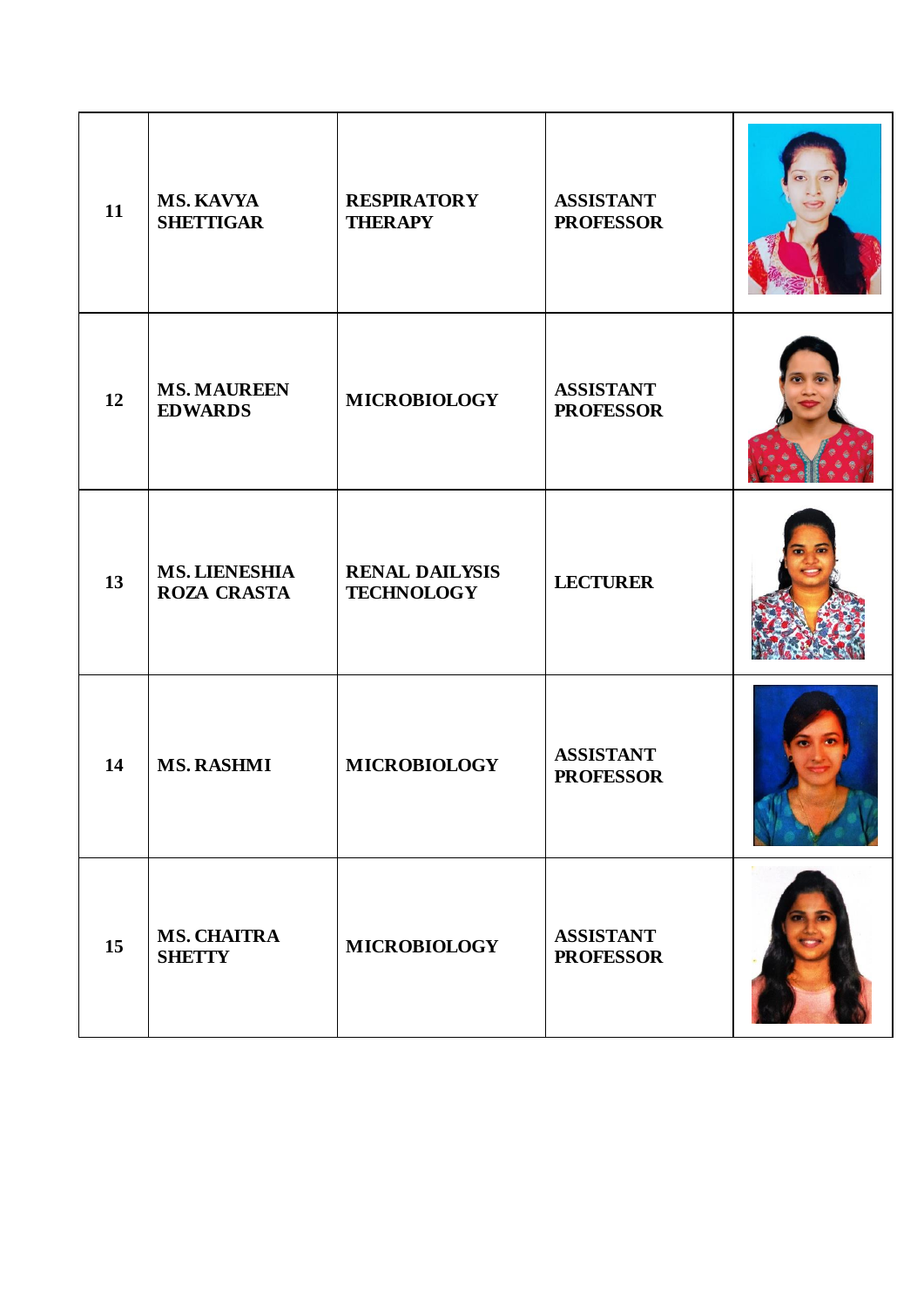| 16 | <b>MS. OSHIN</b><br><b>MATHEW</b>                     | <b>MEDICAL IMAGING</b><br><b>TECHNOLOGY</b> | <b>ASSISTANT</b><br><b>PROFESSOR</b> |  |
|----|-------------------------------------------------------|---------------------------------------------|--------------------------------------|--|
| 17 | <b>MR. AKSHAY K M</b>                                 | <b>PERFUSION</b><br><b>TECHNOLOGY</b>       | <b>LECTURER</b>                      |  |
| 18 | <b>MRS. VISHAKA</b>                                   | <b>OPTOMETRY</b>                            | <b>ASSISTANT</b><br><b>PROFESSOR</b> |  |
| 19 | <b>MR. SUVEEN</b><br><b>YOEL</b><br><b>SUDHARSHAN</b> | <b>MEDICAL IMAGING</b><br><b>TECHNOLOGY</b> | <b>LECTURER</b>                      |  |
| 20 | <b>MR. VAISHAK</b><br><b>KUMAR</b>                    | <b>CARDIOVASCULAR</b><br><b>TECHNOLOGY</b>  | <b>LECTURER</b>                      |  |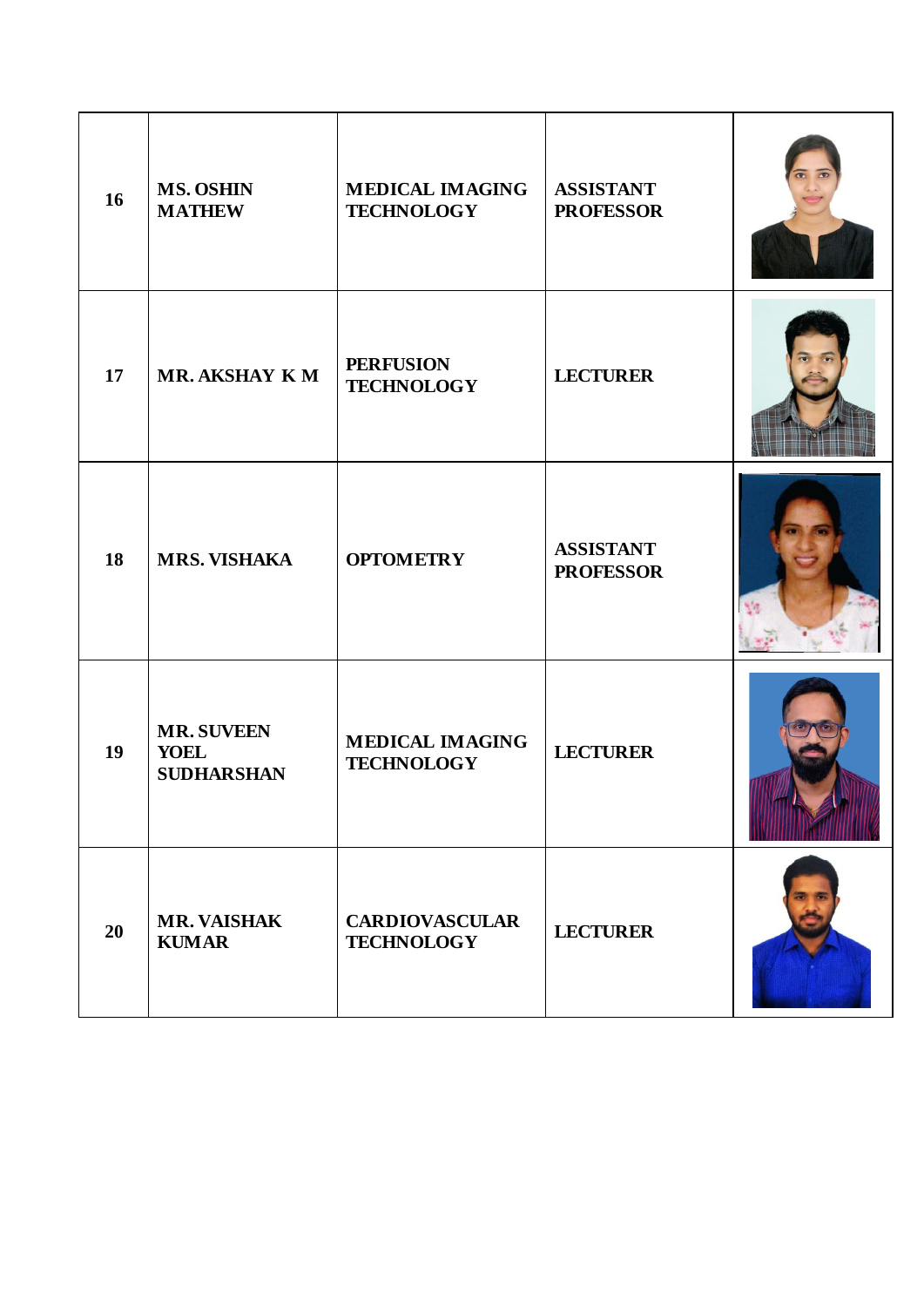| 21 | <b>MS. AYSHATH</b><br><b>SAFWANA</b> | <b>FORENSIC SCIENCE</b><br><b>&amp; CYBER SECURITY</b> | <b>ASSISTANT</b><br><b>PROFESSOR</b> |  |
|----|--------------------------------------|--------------------------------------------------------|--------------------------------------|--|
| 22 | MRS.<br>PRIYADHERSINI S              | <b>CLINICAL</b><br><b>PSYCHOLOGY</b>                   | <b>ASSISTANT</b><br><b>PROFESSOR</b> |  |
| 23 | <b>MS. VARSHA A C</b>                | <b>FORENSIC SCIENCE</b><br><b>&amp; CYBER SECURITY</b> | <b>ASSISTANT</b><br><b>PROFESSOR</b> |  |
| 24 | MR. SAHIL C                          | <b>FORENSIC SCIENCE</b>                                | <b>ASSISTANT</b><br><b>PROFESSOR</b> |  |
| 25 | <b>MS. ANJALLY</b><br><b>DEVASIA</b> | <b>MEDICAL LAB</b><br><b>TECHNOLOGY</b>                | <b>ASSISTANT</b><br><b>PROFESSOR</b> |  |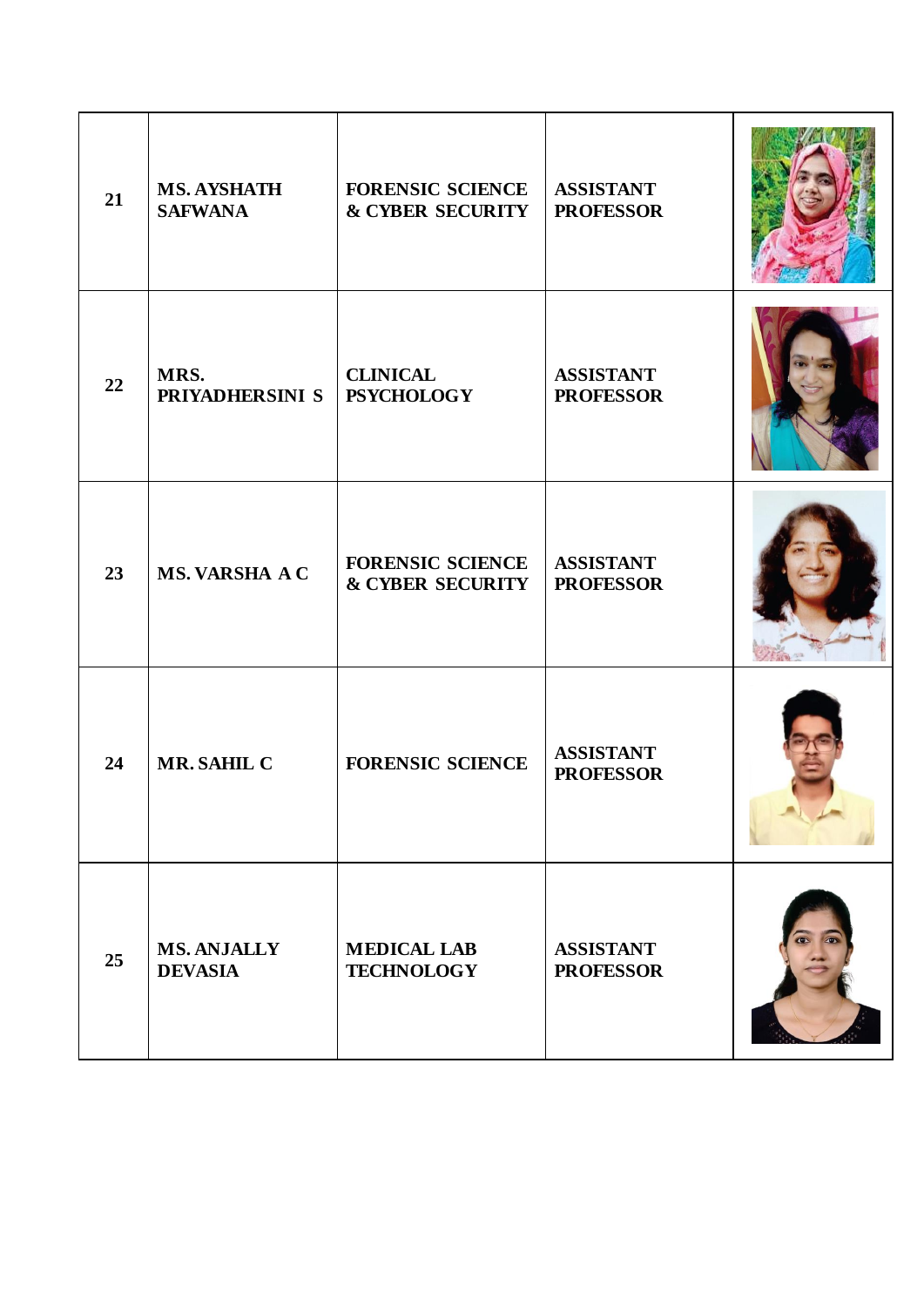| 26 | <b>MS. ASHWITHA H</b><br><b>GAMSA</b> | <b>OPTOMETRY</b>                     | <b>ASSISTANT</b><br><b>PROFESSOR</b> |  |
|----|---------------------------------------|--------------------------------------|--------------------------------------|--|
| 27 | <b>MS. SHREYASI</b><br><b>ROY</b>     | <b>CLINICAL</b><br><b>PSYCHOLOGY</b> | <b>ASSISTANT</b><br><b>PROFESSOR</b> |  |
| 28 | <b>MRS. LAVANYA P</b><br>S            | <b>FORENSIC SCIENCE</b>              | <b>ASSISTANT</b><br><b>PROFESSOR</b> |  |
| 29 | <b>MS. NANDANA</b><br><b>SANTHOSH</b> | <b>RESPIRATORY</b><br><b>THERAPY</b> | <b>LECTURER</b>                      |  |
| 30 | <b>MR. NIKETH PS</b>                  | <b>FORENSIC SCIENCE</b>              | <b>ASSISTANT</b><br><b>PROFESSOR</b> |  |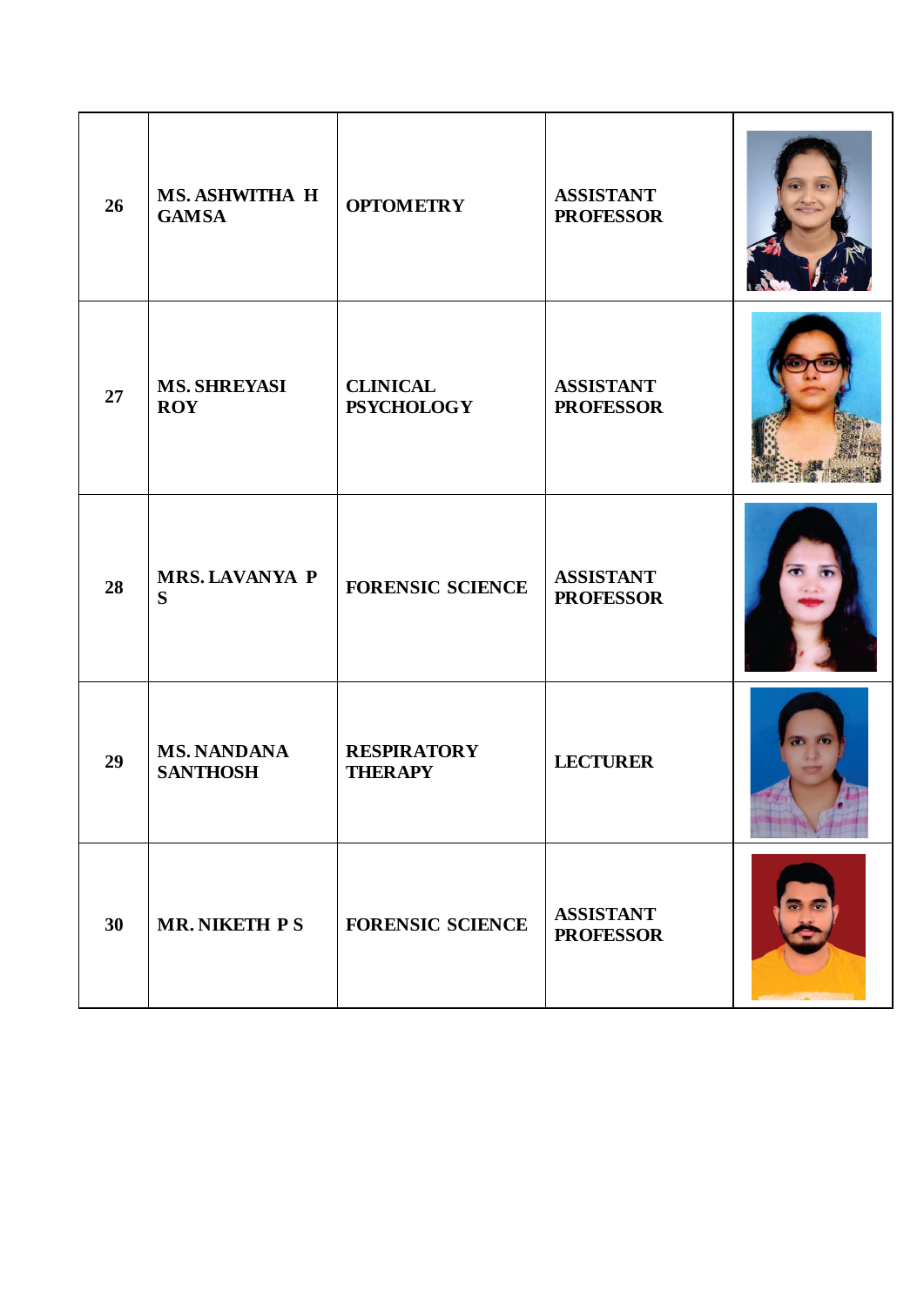| 31 | <b>MR. SINOY K S</b>               | <b>ANAESTHESIA &amp; OT</b><br><b>TECHNOLOGY</b> | <b>LECTURER</b>                      |  |
|----|------------------------------------|--------------------------------------------------|--------------------------------------|--|
| 32 | <b>MS. ASHA N</b>                  | <b>CLINICAL</b><br><b>PSYCHOLOGY</b>             | <b>ASSISTANT</b><br><b>PROFESSOR</b> |  |
| 33 | <b>MR. NIKHIL</b><br><b>THOMAS</b> | <b>CARDIOVASCULAR</b><br><b>TECHNOLOGY</b>       | <b>ASSISTANT</b><br><b>PROFESSOR</b> |  |
| 34 | <b>MS. VINITHA</b>                 | <b>FORENSIC SCIENCE</b>                          | <b>ASSISTANT</b><br><b>PROFESSOR</b> |  |
| 35 | <b>MS. SOWJANYA</b>                | <b>RENAL DAILYSIS</b><br><b>TECHNOLOGY</b>       | <b>LECTURER</b>                      |  |
| 36 | <b>MRS. ARPITHA N</b>              | <b>MEDICAL LAB</b><br><b>TECHNOLOGY</b>          | <b>ASSISTANT</b><br><b>PROFESSOR</b> |  |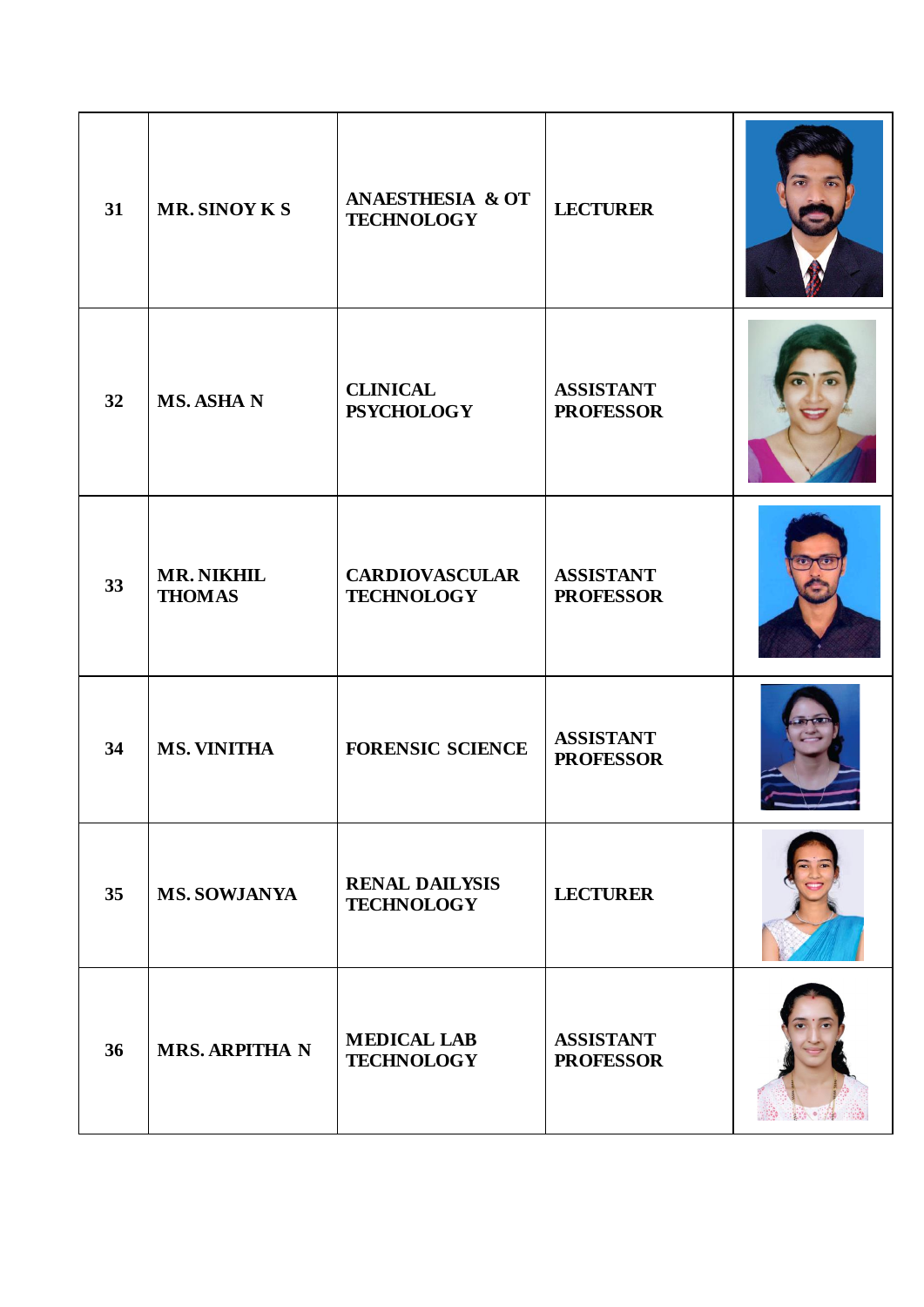| 37 | <b>MS. WILMA</b><br>PREEMA D'SOUZA      | <b>LANGUAGE</b>                                  | <b>LECTURER</b>                      |  |
|----|-----------------------------------------|--------------------------------------------------|--------------------------------------|--|
| 38 | <b>MS. NIMISHA M</b><br><b>SABU</b>     | <b>ANAESTHESIA &amp; OT</b><br><b>TECHNOLOGY</b> | <b>LECTURER</b>                      |  |
| 39 | <b>MRS. NOURIN D</b>                    | <b>MEDICAL IMAGING</b><br><b>TECHNOLOGY</b>      | <b>ASSISTANT</b><br><b>PROFESSOR</b> |  |
| 40 | MS.<br><b>MADHUSHREE B N   MEDICINE</b> | <b>EMERGENCY</b>                                 | <b>LECTURER</b>                      |  |
| 41 | <b>MS. HARSHITHA D</b>                  | <b>CLINICAL</b><br><b>PSYCHOLOGY</b>             | <b>ASSISTANT</b><br><b>PROFESSOR</b> |  |